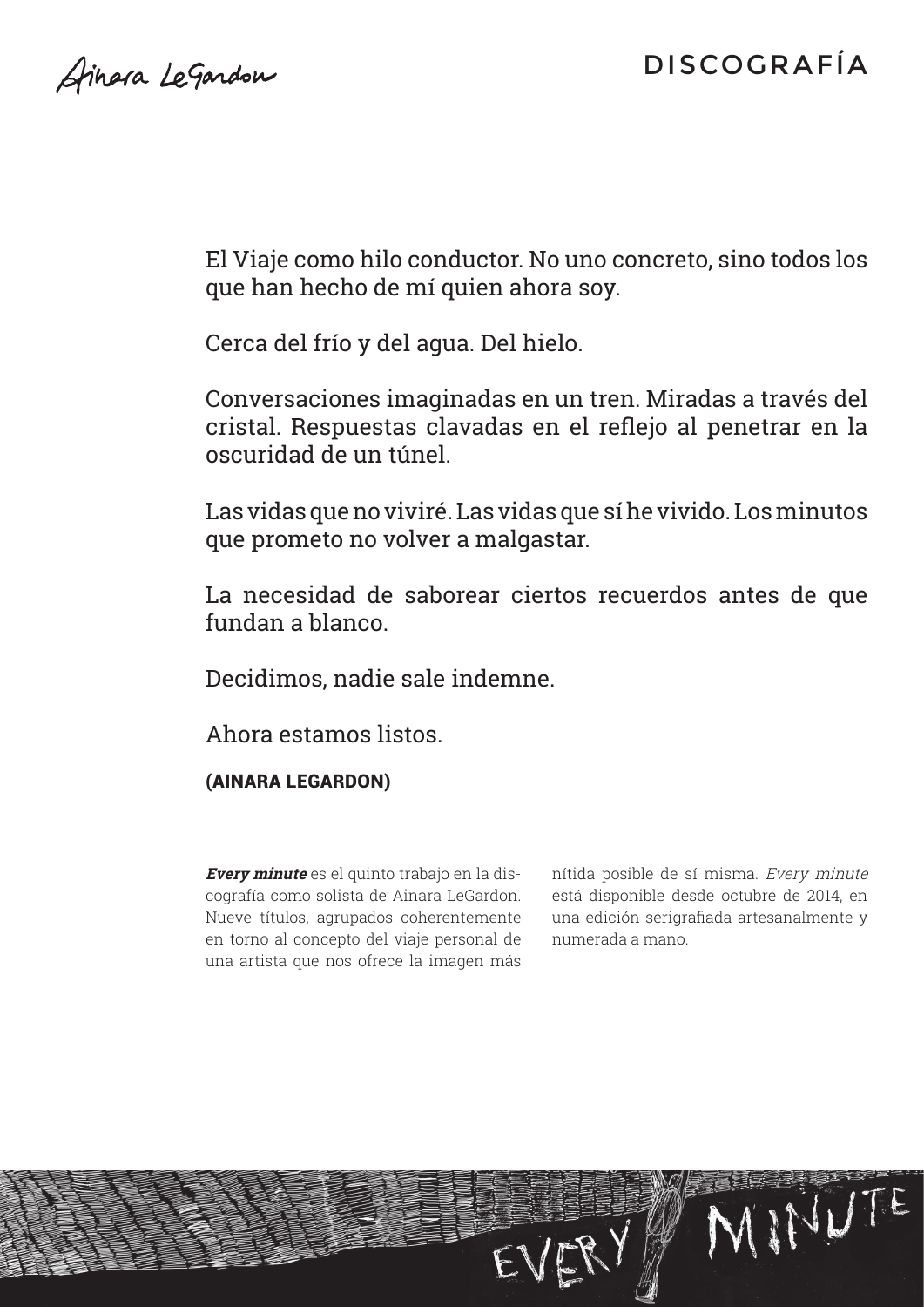Ainera LeGardon

NINUTE



#### **Track list**

- **Last day** (2'30") 1.
- **No end** (2'48") 2.
- **Magnetic** (3'36") 3.
- **White** (3'56") 4.
- **Every minute** (2'30") 5.
- **In the woods** (3'47") 6.
- **To each other** (3'18") 7.
- **We are ready** (3'15") 8.
- **Speeding South** (5'45") 9.

**Todas las canciones, compuestas por** Ainara LeGardon.

**Grabado por** Paco Jiménez en Moby Dick Club (Madrid, abril 2014). **Mezclado y masterizado por** Karlos Osinaga en Bonberenea (Tolosa, septiembre 2014).

EVERY

**Ainara LeGardon:** guitarra, voz, sonidos y grabaciones adicionales. **Rubén Martínez:** bajo. **Héctor Bardisa:** batería.

**Naiel Ibarrola:** piano preparado en Magnetic. **Diseño gráfico:** Ramon M. Zabalegi.

**Editado por:** Winslow Lab / Aloud Music. **Distribución y management:** Aloud Music. www.aloudmusic.com

**Contacto:** aloudmusic@icloud.com · Sergio Picón +34 615 448 166 **Más información:** www.ainaralegardon.com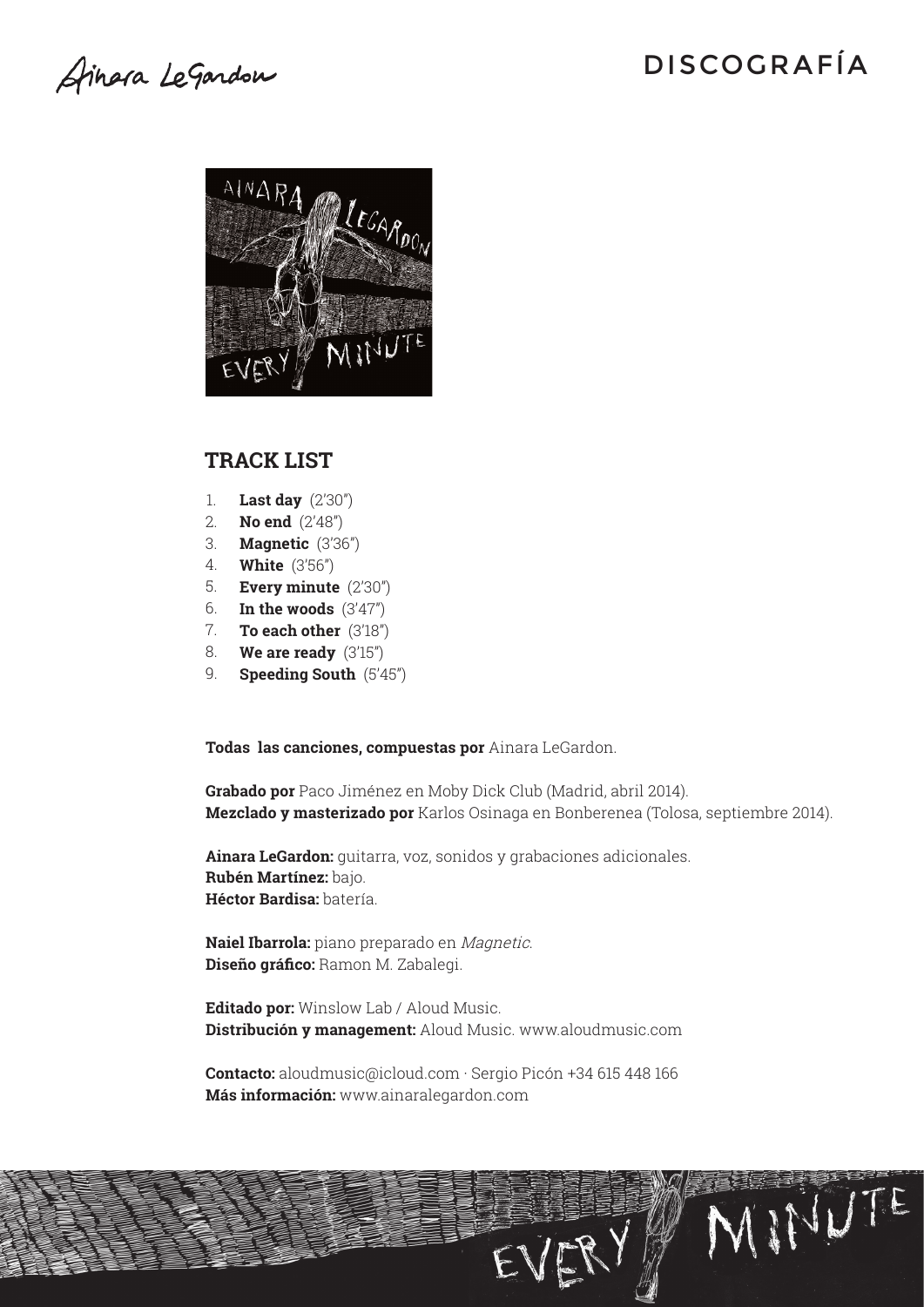Ainera LeGardon

EVERY NINUTE

### **Last day**

There are stories we lived along this same road, when we both were free and thirsty for love.

Wind rustling through the trees and a distant voice warned us about who we would become.

We felt fear of the unknown on your last day of freedom.

Rewind, rewind, rewind, don´t stop at this place. Underwater there are 200 corpses. You´ll become a ghost yourself sooner than later if you let reason lead your heart.

We felt fear of the unknown on your last day of freedom. Our last day.

### **No end**

I´d never thought of your looks as a curse. You´d never thought of my kisses as a plea. Now look at what we´ve done with our love. Is this what we want us to be?

Cursed love, I´m no good. I won´t let you go.

This fire, this fire we can't ignore. The roughness of your hands is lighting me. Although you´re back to her you lust for love. Just close your eyes and tell me who you see.

Love, you´re no good. I won´t let you go. Cursed love, I´m no good. I won´t let…

Cursed love has no end. I won´t let it go. Cursed love, you´re no good. I won´t let…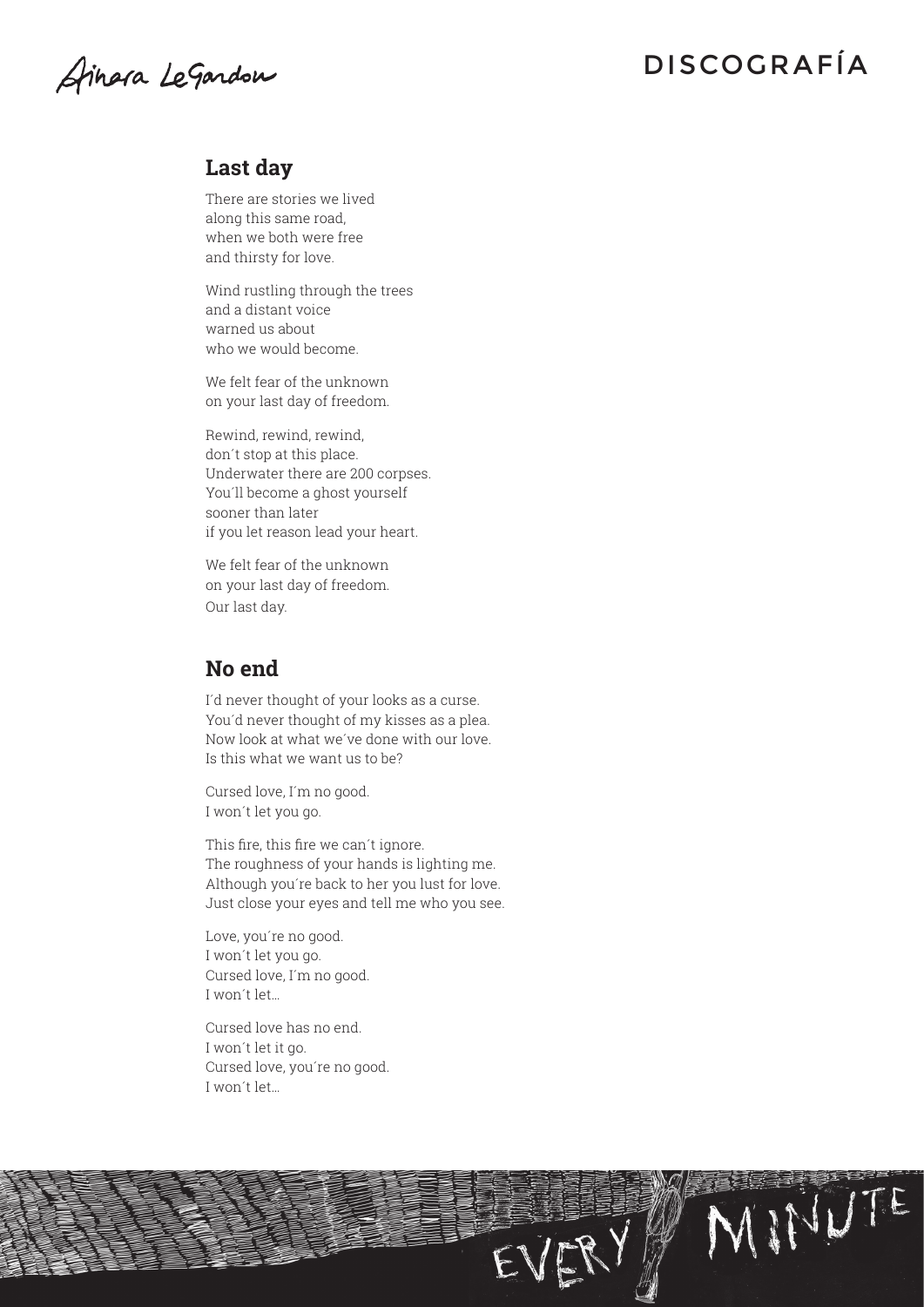Ainera LeGardon

EVERY MINUTE

### **Magnetic**

I just can´t drop your hand but I don´t dare to look at you. Deep in me I know you could be anyone. But you are YOU.

You are magnetic, you are the South Pole, you´re an infection of consciousness.

You´re the one who makes us shine again. You´re weightless.

Unaware of the consequences I let you take control. I felt drawn to you. You´ll move my heart from now on.

You will drive my heart from now on.

### **White**

Back to the city with you on my mind. Frozen fields seem pretty for the first time. One more winter and it will be 20 since I started dreaming about present life.

I love Decembers and I love Mays. They always bring the greatest of days.

Strangers, let me be on my own for a while. I need to taste these memories before they fade to white.

I want to spark so many lies, many more than we´ve already spread. I´m your lady in your bed.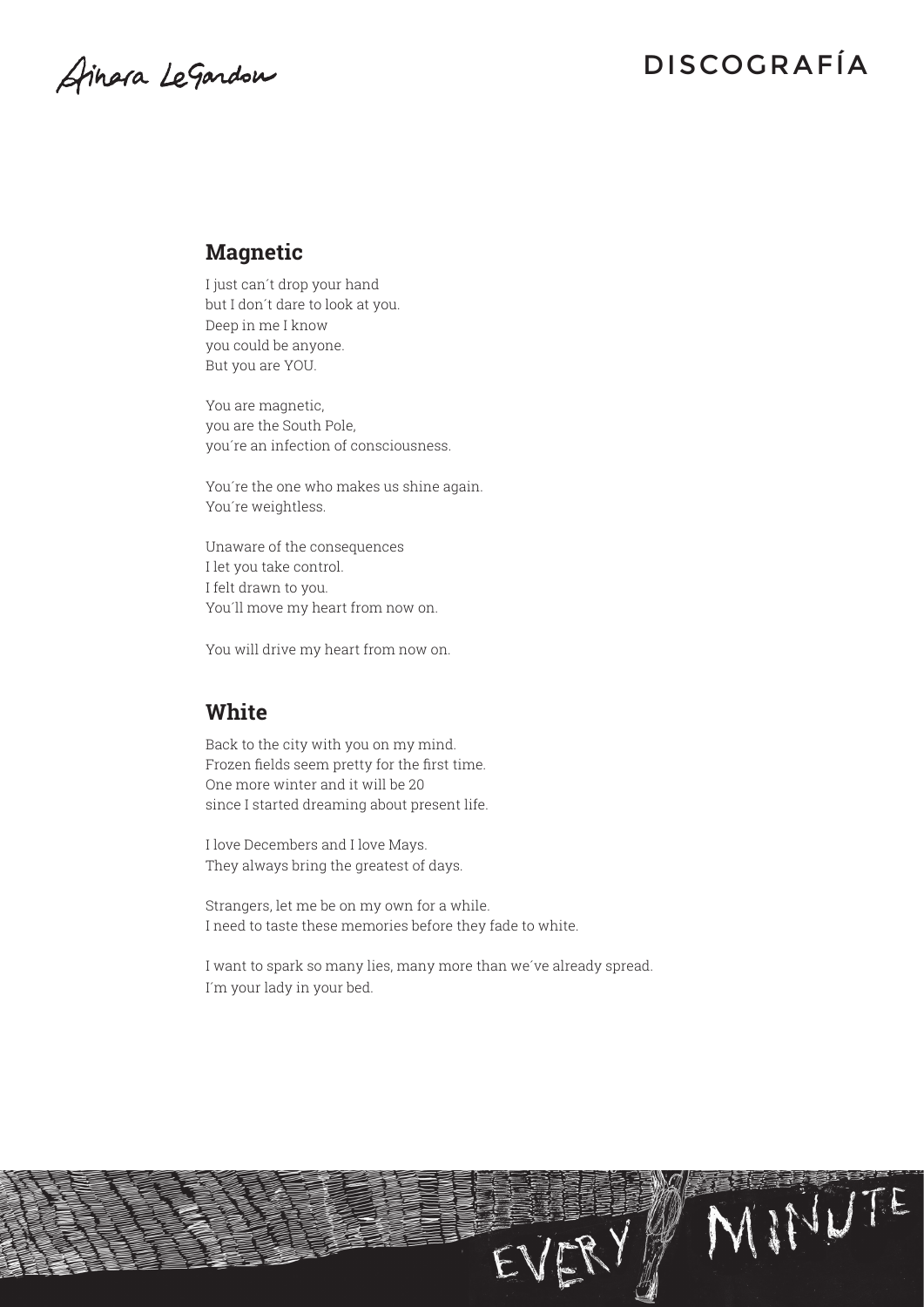Ainera LeGardon

EVERY MINUTE

### **Every minute**

I´ll make every minute count, just hold on to me, don´t go out of sight ´cause I´ll make every minute count.

I´ll stay strong for you this time. Put into reverse, to the magic land where they cast a spell on us; you and me.

You and me.

You´ve been bright enough to break the rules, firm enough to think it over, brave enough to feel fear.

No one will remain unharmed when you decide.

You and me.

### **In the woods**

The most beautiful eyes in the world are not yours. They live in the faces of all good men from the North.

In the woods I heard the raven beating its wings, in the woods I heard it giving thanks. In the woods I heard water dripping down as I fell asleep beneath the ice.

All you, scavengers, leave me alone. I am not easy prey now. My heart and soul have turned to bone. I am not easy prey now.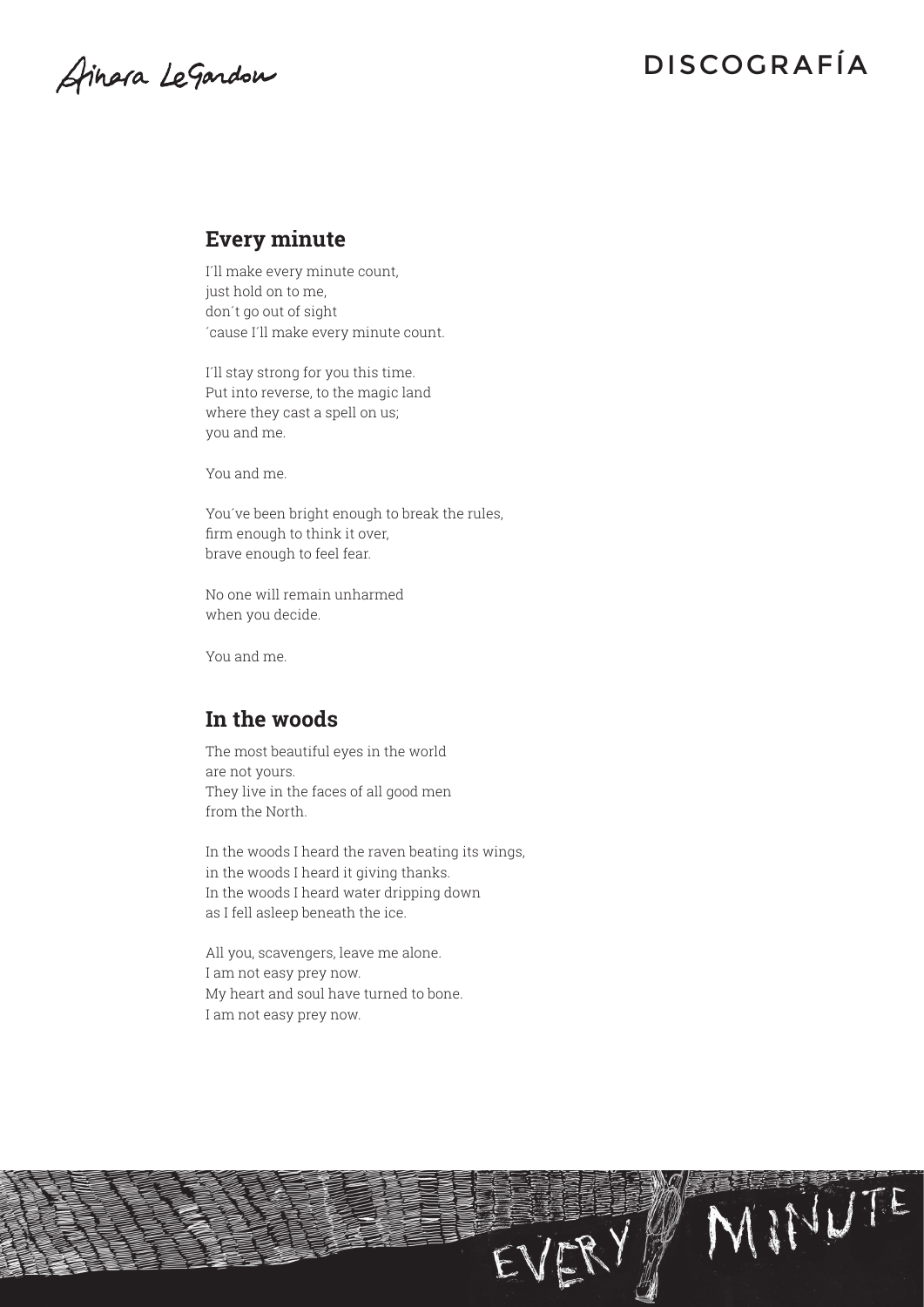Ainera LeGardon

EVERY NINUTE

### **To each other**

The reflection of your body against mine in our minds made her feel the danger coming ´round in her sleep.

…And the boring life we will never live, and the words we will never say to each other.

The reflection of your body against mine under no light made her feel the danger (at every minute) coming ´round in her sleep.

### **We are ready**

Dark, dark. No matter where to, you always drive as we talk, melding our words. We are ready for the end of the world.

On the seashore, salt in my eyes. You tried to capture what was inside. I forgot to jump over the rising tide. Now we are ready.

You will live forever in the knives of this wind cutting my face, you will live forever.

Raindrops against the roof, they rocked us all night through. You rock me all day long, ready to hear the rest of my moans.

You will live forever in my glance full of pride, making me better you will live forever. You will live forever in the knives of this wind cutting my face, you will live forever.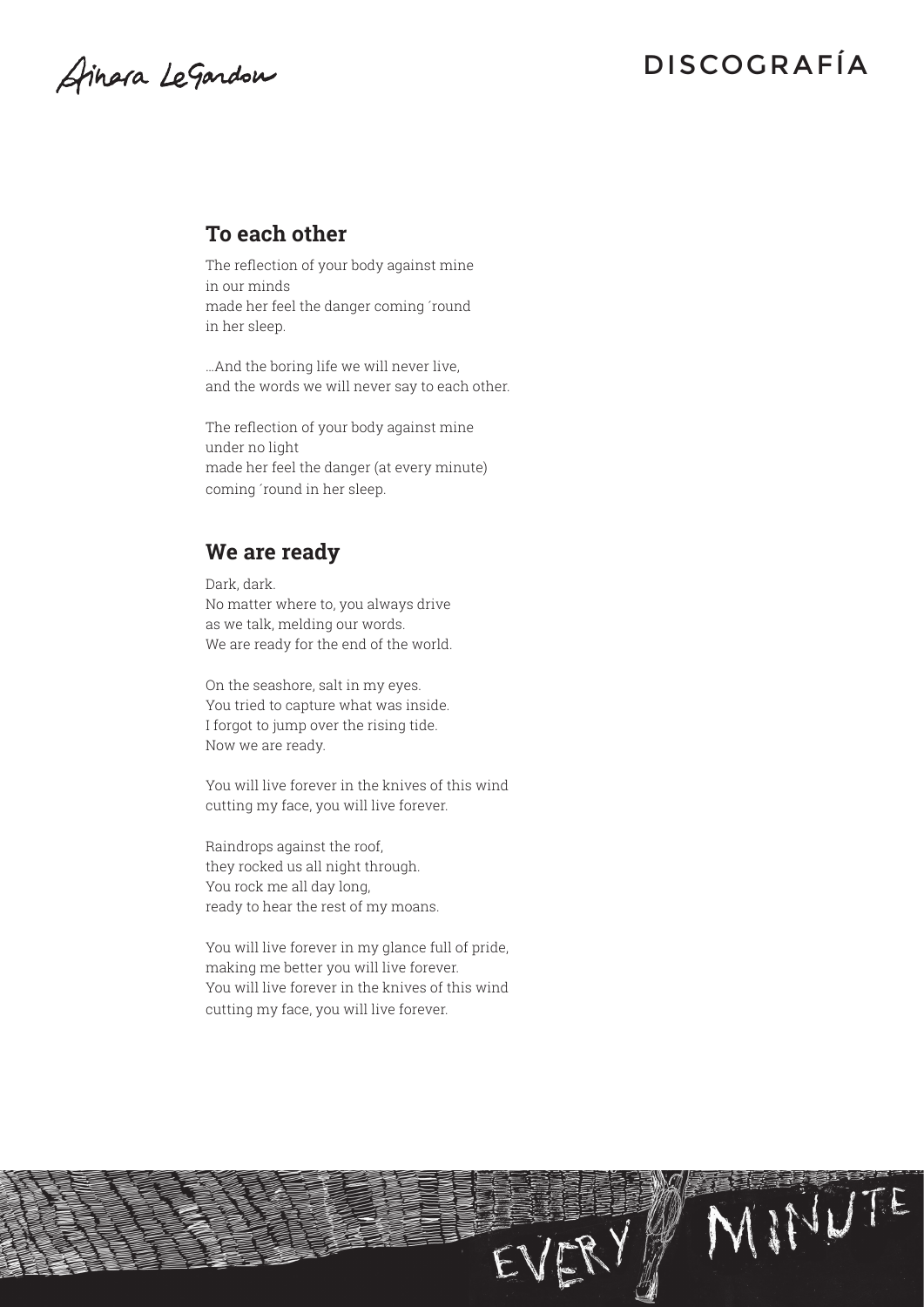Ainera LeGardon

EVERY MINUTE

### **Speeding South**

It was speeding to the South and we thought it was the end. What a beautiful sight to behold holding your hand; The end of our world.

We were frightened to death, looking for each other´s eyes, feeling safe.

I couldn´t think of anyone better than you to share such a moment with.

And if I have to leave, I want to go with you. Pure strength, don´t lose your wings. I won´t fly without you.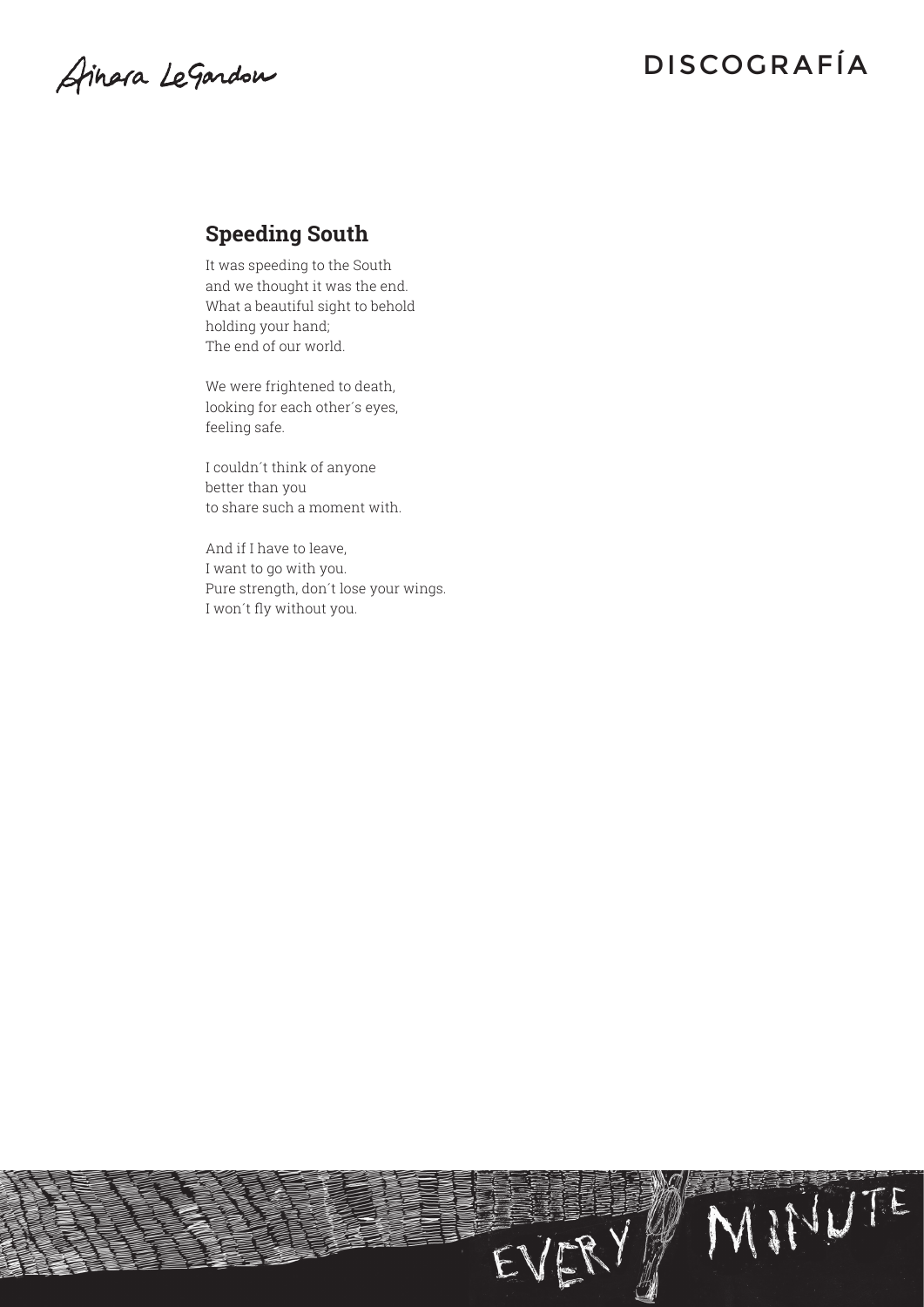Stinara LeGardon

### **Extracto de críticas**

"Es una joya. Pura emoción. Desnudo, crudo y hermoso. Gracias."

#### **Luis Miguel Flores**

Nos queda la música

"Un disco que transpira poder y pasión de principio a fin."

**Alejandro Guimerà** Notedetengas.es

"Cada minuto de este trabajo ha sido creado entregando las vísceras y poniendo el alma en cada acorde".

**Txema Mañeru** Orpheo

"Un disco crudo, intenso, repleto de guitarrazos. Nunca defrauda Ainara LeGardon."

#### **Alfonso Zaplana**

"Hey Hey, My My" Trémolo Radio

"Every minute es un viaje grabado en directo sin artificios, en el que el escalofrío que cruza la columna vertebral de la artista logra contagiarse al oyente. La autora continúa immune a tendencias, exteriorizando sentimientos a través de canciones densas pero sustanciosas, y el resultado es, una vez más, emocionante y convincente".

**Raúl Julián** Mondosonoro

"Ainara LeGardon crea un crudo y eléctrico paisaje con picos, sangre en los labios, gritos, dolor, golpes metálicos y emociones fuertes. Una obra de arte".

**Alexandre C.M** Crazyminds

"Nunca ha sido del todo accesible la propuesta de Ainara LeGardon, pero la inclusión rotunda de las guitarras eléctricas ha enrevesado y la ha afilado todavía más, creando un marasmo de emociones y eso, se mire por donde se mire, siempre es una gran noticia en la música".

**Kepa Arbizu** Genetika Rock

"Ainara LeGardon es una de las pocas orfebres que quedan en el panorama musical contemporáneo".

#### **Noiz Agenda Kulturala**

"Una corredora de fondo con una musculatura lírica más que demostrada".

**Jorge Obón** "El Telescopio" Radio Círculo de Bellas Artes)

"Una joya para el oído y cualquier otro sentido".

MINUTE

**Agenda Magenta**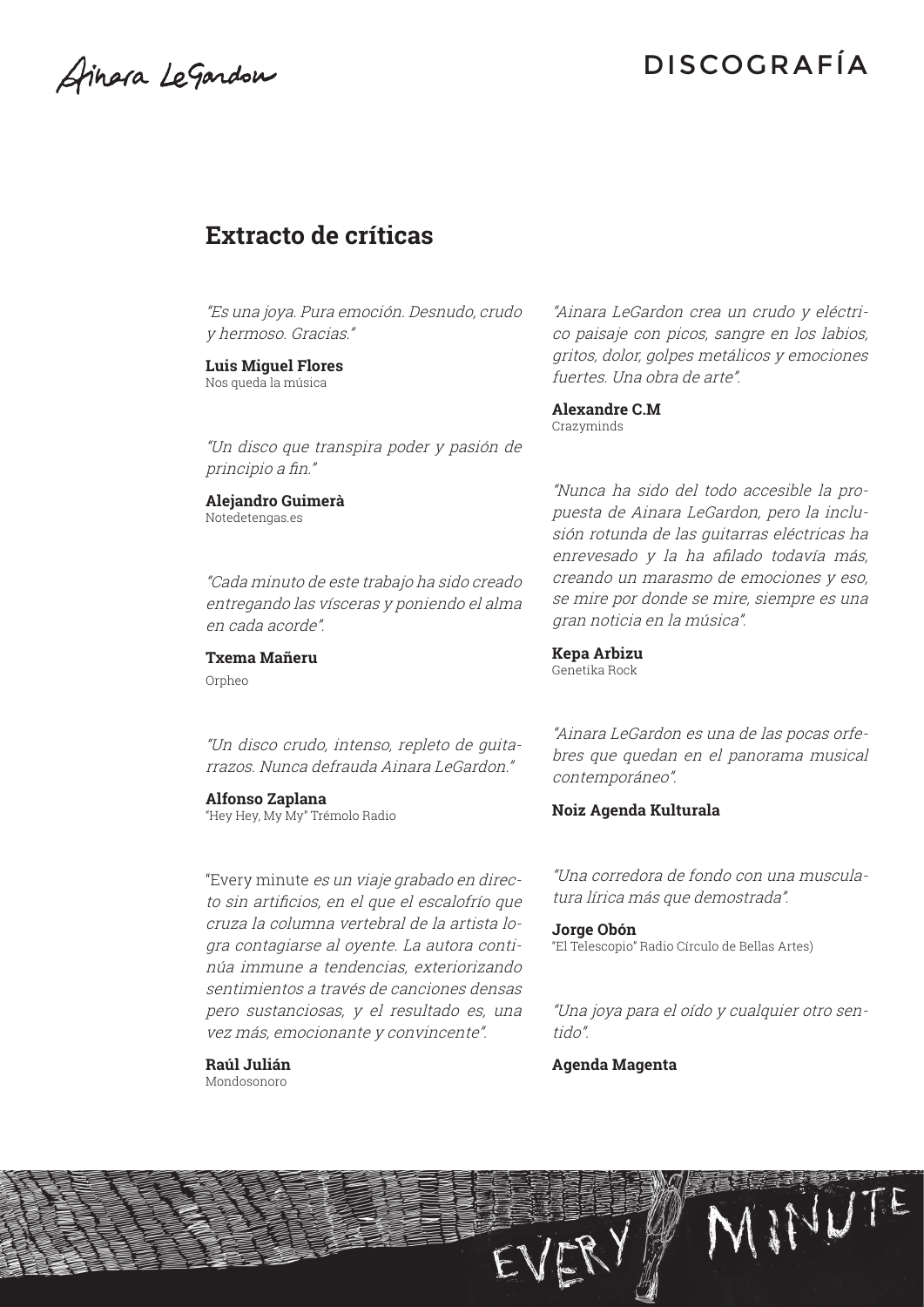Stinara LeGardon

"Un apasionado viaje en el que cada minuto suena hermoso, intenso y emocionante".

**EL Barrejat** Radio Klara

"La Ainara del 2014 suena contundente, dinámica y siempre en el filo de la explosión guitarrera […] Si necesitaba algún tipo de confirmación, Ainara LeGardon puede aspirar con este disco a consolidarse como un nombre muy importante dentro de la escena —en la que caben mujeres guitarra en mano que no sean clones de Russian Red—, y con toda seguridad estas nuevas canciones contribuirán a convertir sus conciertos en experiencias aún más intensas e irrepetibles".

**Sergio Miro** Indienauta

"Sus composiciones te miran a los ojos, pero para decirte que el guapo no eres tú".

### **Sebas E. Alonso**

Jenesaispop

"Siempre ha tenido voz propia, y no una sola, sino muchas, ya que fluctúa sin esfuerzo de los dulce a lo siniestro, vuela o se retuerce. […] ahora tiende a aflorar su lado más oscuro y fuerte, y las inevitables comparaciones con PJ Harvey y Patti Smith salen a la luz. Pero Ainara tiene suficiente entidad propia como para cantar sus canciones y firmarlas con su nombre. Y seguir viajando. Cada minuto".

**Esteve Farrés** Rock de Lux

"Entre brumas de pop nocturno y calambrazos post rock que exorcizan diablos de amor y muerte, Ainara, se nota desde el primer minuto, es de las que sabe lo que hace. Y sólo cuando nos topamos con alguien de este tipo, nos damos cuenta que habla lo mismo cuando calla que cuando grita; y en ese diálogo, no apto para todo el mundo, observamos que la plática está entre el corazón y las entrañas, y nosotros, en medio. Y no queremos salir de ahí."

**Álvaro Fierro**  Mondosonoro

"Nueve canciones introspectivas, alejadas de la evidencia y tan próximas a la belleza como a la provocación de lo díscolo, a la ruptura de los espacios establecidos por el rock".

#### **Pablo Cabeza** Gara

"El sonido de Ainara LeGardon se vuelve cada vez más crudo, directo y contundente. Y de paso, Every Minute nos muestra el crecimiento de una artista que todavía no ha encontrado techo."

MINUTE

**El Huerto Sonoro**

**<www.ainaralegardon.com> ·** [info@ainaralegardon.com](mailto:info%40ainaralegardon.com?subject=) **·** [ainaralegardon](www.facebook.com/ainaralegardon)